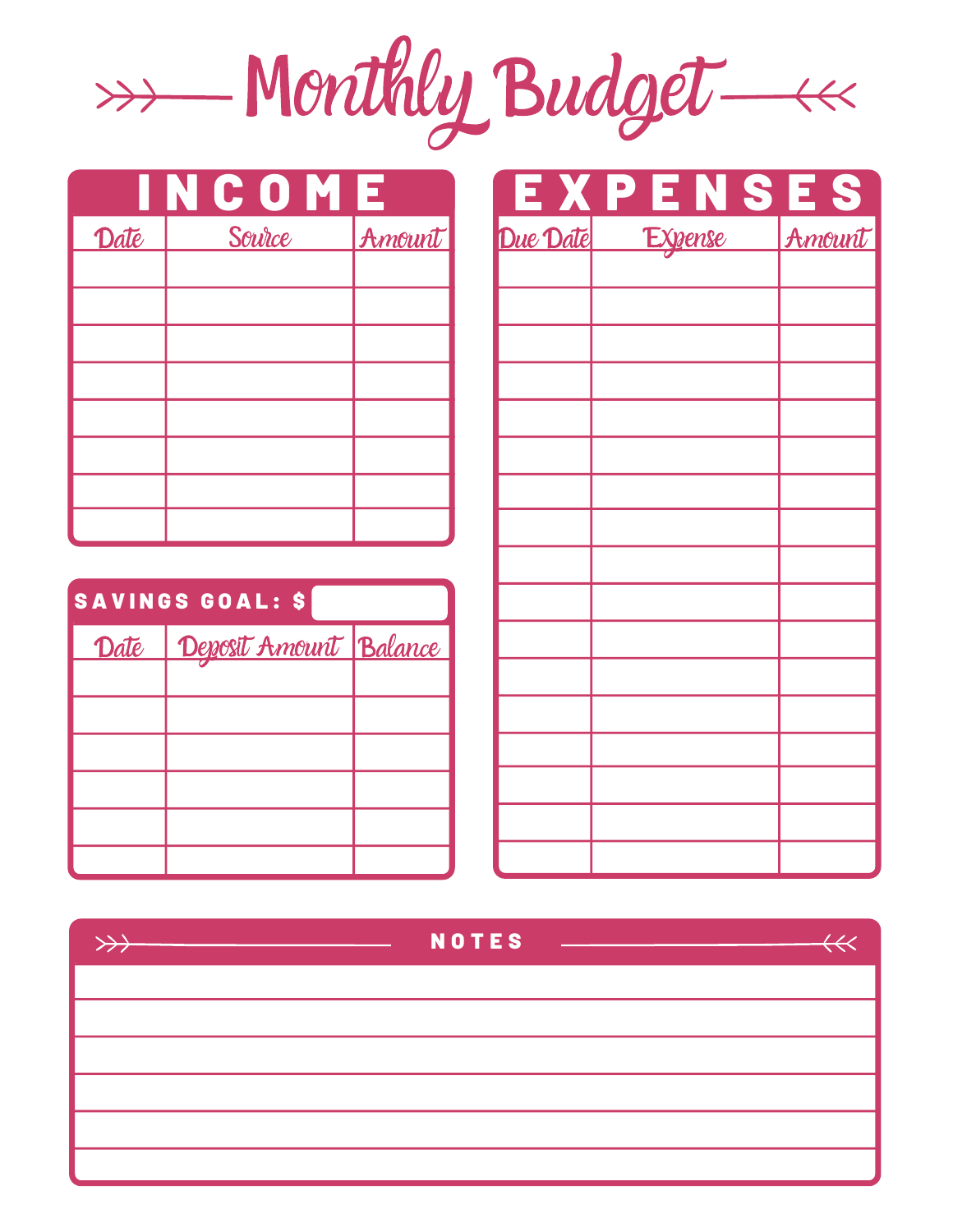

|  | <b>BILL PAYMENT TRACKER</b><br>Withdraw Date Amount Bill Description <b>Property Report Amount</b> |                                                  |
|--|----------------------------------------------------------------------------------------------------|--------------------------------------------------|
|  |                                                                                                    |                                                  |
|  |                                                                                                    | JAN FEB MAR APR MAY JUN JUL AUG SEPT OCT NOV DEC |
|  |                                                                                                    | JAN FEB MAR APR MAY JUN JUL AUG SEPT OCT NOV DEC |
|  |                                                                                                    | JAN FEB MAR APR MAY JUN JUL AUG SEPT OCT NOV DEC |
|  |                                                                                                    | JAN FEB MAR APR MAY JUN JUL AUG SEPT OCT NOV DEC |
|  |                                                                                                    | JAN FEB MAR APR MAY JUN JUL AUG SEPT OCT NOV DEC |
|  |                                                                                                    | JAN FEB MAR APR MAY JUN JUL AUG SEPT OCT NOV DEC |
|  |                                                                                                    | JAN FEB MAR APR MAY JUN JUL AUG SEPT OCT NOV DEC |
|  |                                                                                                    | JAN FEB MAR APR MAY JUN JUL AUG SEPT OCT NOV DEC |
|  |                                                                                                    | JAN FEB MAR APR MAY JUN JUL AUG SEPT OCT NOV DEC |
|  |                                                                                                    | JAN FEB MAR APR MAY JUN JUL AUG SEPT OCT NOV DEC |
|  |                                                                                                    | JAN FEB MAR APR MAY JUN JUL AUG SEPT OCT NOV DEC |
|  |                                                                                                    | JAN FEB MAR APR MAY JUN JUL AUG SEPT OCT NOV DEC |
|  |                                                                                                    | JAN FEB MAR APR MAY JUN JUL AUG SEPT OCT NOV DEC |
|  |                                                                                                    | JAN FEB MAR APR MAY JUN JUL AUG SEPT OCT NOV DEC |
|  |                                                                                                    | JAN FEB MAR APR MAY JUN JUL AUG SEPT OCT NOV DEC |
|  |                                                                                                    | JAN FEB MAR APR MAY JUN JUL AUG SEPT OCT NOV DEC |
|  |                                                                                                    | JAN FEB MAR APR MAY JUN JUL AUG SEPT OCT NOV DEC |